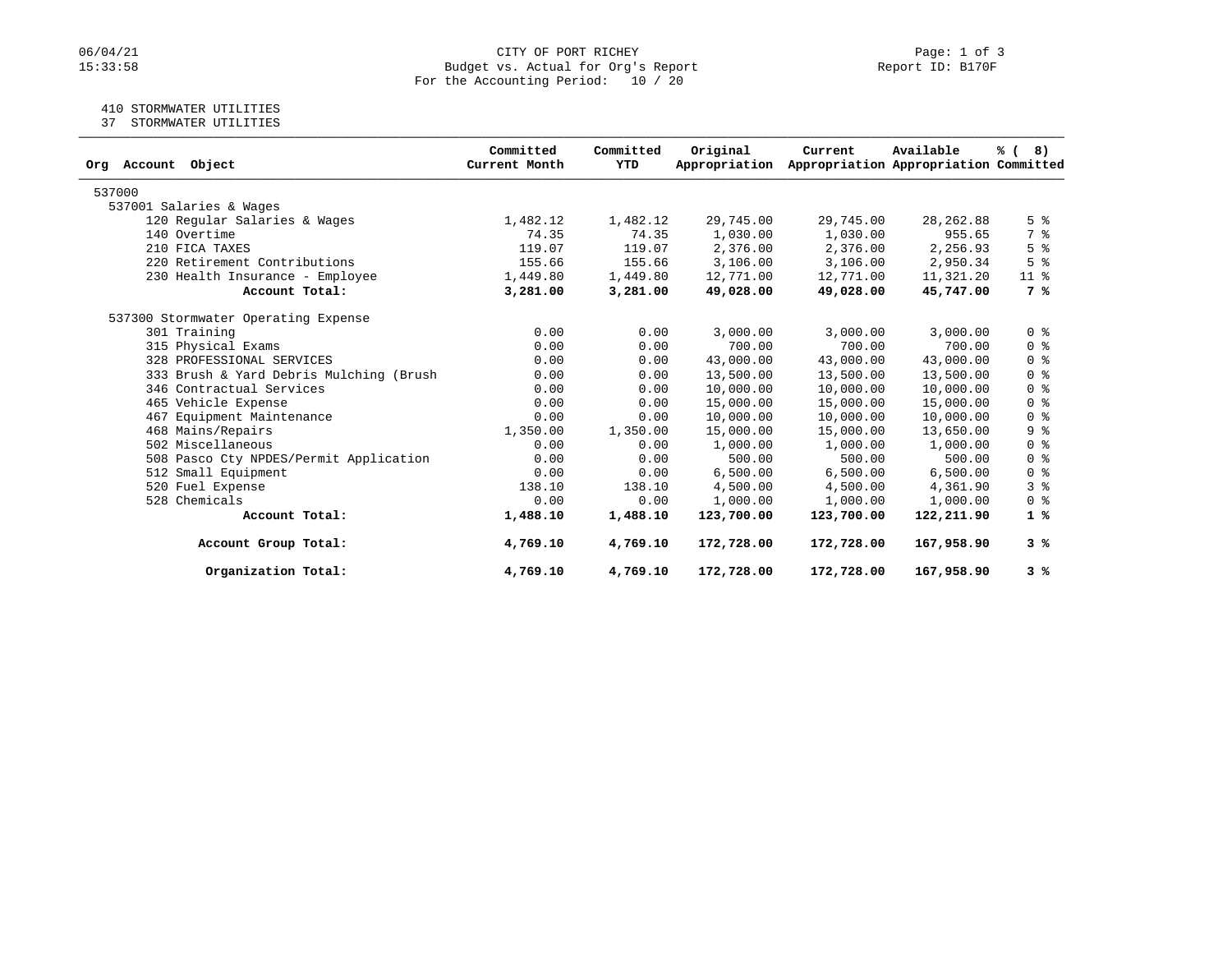### 410 STORMWATER UTILITIES

41 PUBLIC WORKS DEPARTMENT

| Account Object<br>Ora           | Committed<br>Current Month | Committed<br>YTD | Original<br>Appropriation | Current    | Available<br>Appropriation Appropriation Committed | % (<br>8)      |
|---------------------------------|----------------------------|------------------|---------------------------|------------|----------------------------------------------------|----------------|
| 541000 ROAD & STREET FACILITIES |                            |                  |                           |            |                                                    |                |
| 541001 Salaries & Wages         |                            |                  |                           |            |                                                    |                |
| 120 Regular Salaries & Wages    | 3,838.45                   | 3,838.45         | 100,054.00                | 100,054.00 | 96, 215.55                                         | $4\degree$     |
| 140 Overtime                    | 119.34                     | 119.34           | 5,835.00                  | 5,835.00   | 5,715.66                                           | 2 <sup>8</sup> |
| 210 FICA TAXES                  | 301.85                     | 301.85           | 7,181.00                  | 7,181.00   | 6,879.15                                           | $4\degree$     |
| 220 Retirement Contributions    | 395.78                     | 395.78           | 9,387.00                  | 9,387.00   | 8,991.22                                           | $4\degree$     |
| 230 Health Insurance - Employee | 2,384.34                   | 2,384.34         | 35,527.00                 | 35,527.00  | 33,142.66                                          | 7 %            |
| Account Total:                  | 7,039.76                   | 7,039.76         | 157,984.00                | 157,984.00 | 150,944.24                                         | $4 \text{ }$   |
| Account Group Total:            | 7,039.76                   | 7,039.76         | 157,984.00                | 157,984.00 | 150,944.24                                         | $4 \text{ }$   |
| Organization Total:             | 7,039.76                   | 7,039.76         | 157,984.00                | 157,984.00 | 150,944.24                                         | $4 \text{ }$   |